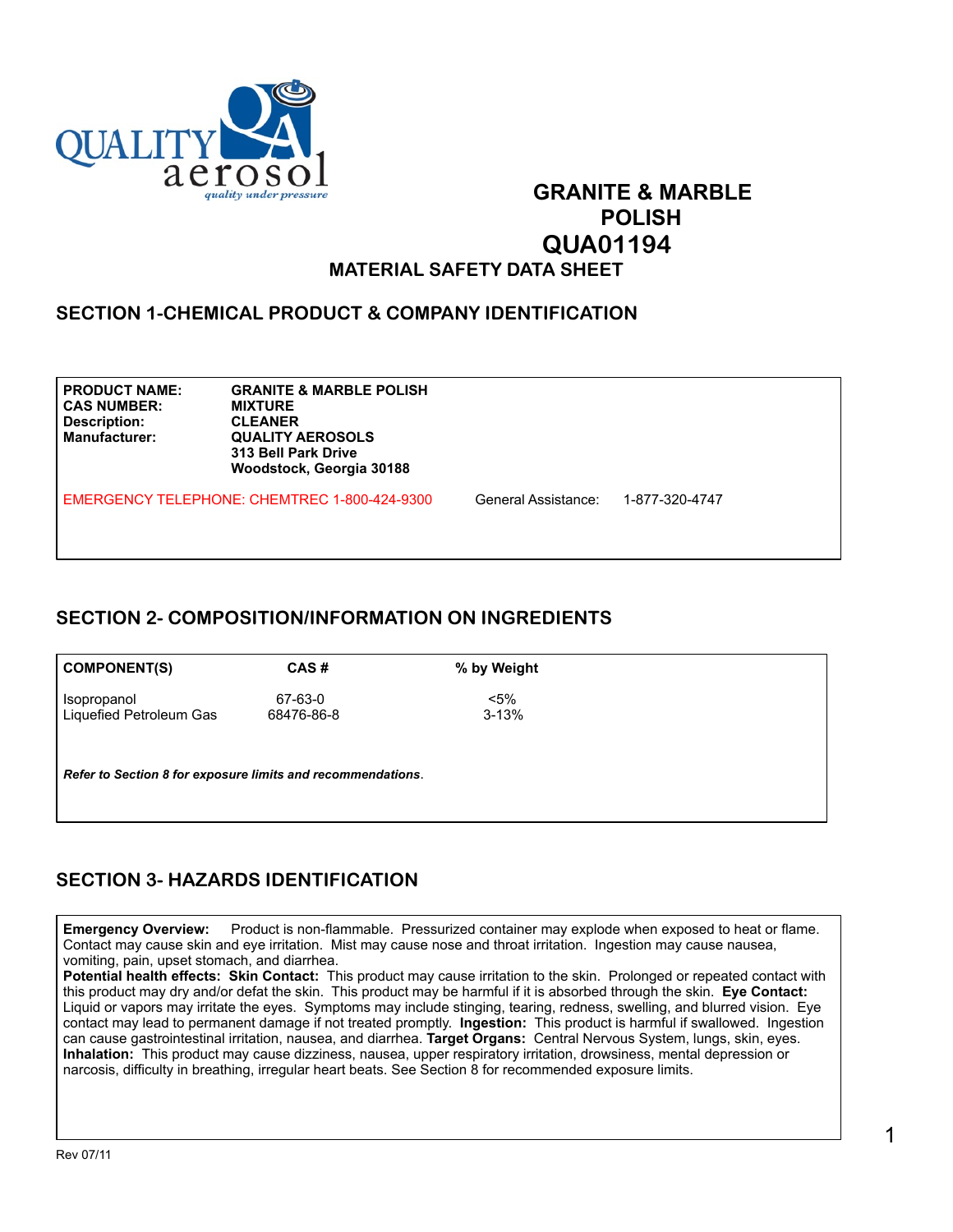### **SECTION 4- FIRST AID MEASURES**

**Skin:** For skin contact, wash immediately with soap and water. If irritation persists, get medical attention. **Eye:** Immediately flush with plenty of water for at least 15 minutes, holding eyelids open at all times. Get medical attention immediately. **Inhalation:** Move person to non-contaminated air. If the affected person is not breathing, apply artificial respiration. Call a physician if symptoms develop or persist. **Ingestion:** If the material is swallowed, get immediate medical attention or advice. DO NOT induce vomiting. If vomiting occurs naturally, have victim lean forward to reduce risk of aspiration. Seek immediate medical attention. Do not give anything.

#### **SECTION 5- FIRE FIGHTING MEASURES**

**Extinguishing Media:** Use dry chemical, carbon dioxide, or foam. Use water to cool fire-exposed containers and to protect personnel. Do not direct a solid stream of water or foam into hot, burning pools this may results in frothing and increase fire intensity. **Basic Fire Fighting Procedures:** Dangerous when exposed to heat or flame. This material can be ignited by flame or spark under normal atmospheric condition. Vapors are heavier than air and may travel along the ground to some distant source of ignition and flash back. Pressurized Container: May explode when exposed to heat or flame. Empty containers may retain product residue including Flammable or Explosive vapors. DO NOT cut, drill, grind, or weld near full, partially full, or empty product containers. **Dust Explosion Hazard:** None known. **Sensitivity To Mechanical Impact:**  Container could potentially burst or be punctured upon mechanical impact, releasing flammable vapors. **Unusual Fire & Explosion Hazards:** During a fire, irritating and highly toxic gases may be generated during combustion or decomposition. High temperatures can cause sealed containers to rupture due to a build up of internal pressures. Cool with water. **Fire Fighting Equipment/Instructions:** Wear full protective clothing, including helmet, self-contained positive pressure or pressure demand breathing apparatus, protective clothing and face mask.<br>Flash Point: concentrate: N/A propellant: -132.23 F

**Flash Point: concentrate: N/A Flammability limits in air:** N/A upper % by volume concentrate N/A lower % by volume concentrate<br>9.2 upper % by volume propellant 1.8 lower % by volume propellant 9.2 upper % by volume propellant

### **SECTION 6- ACCIDENTAL RELEASE MEASURES**

**Emergency Action:** Evacuate the area promptly and keep upwind of the spilled material. Isolate the spill area to prevent people from entering. Wear appropriate protective equipment and clothing during clean-up. **Containment:** Stop discharge if safe to do so. Stop material from contaminating soil or from entering sewers or water streams. Cover spills with nonflammable absorbent and place in closed chemical waste containers.

#### **SECTION 7- HANDLING & STORAGE**

**Handling:** Keep this product away from heat, sparks or open flame. Avoid getting this material into contact with your skin and eyes. Avoid breathing mists or aerosols of this product. Use this product with adequate ventilation. Do not reuse the empty container. **Storage:** Store in a cool, dry, well-ventilated area. Do not handle or store near an open flame, heat or other sources of ignition. Keep out of direct sunlight. Do not store above 120F (49 C). **Empty Container Precautions:**  Attention! Follow label warnings even after container is emptied since empty containers may retain product residues. Do not reuse empty container.

#### **SECTION 8- EXPOSURE CONTROLS/PERSONAL PROTECTION**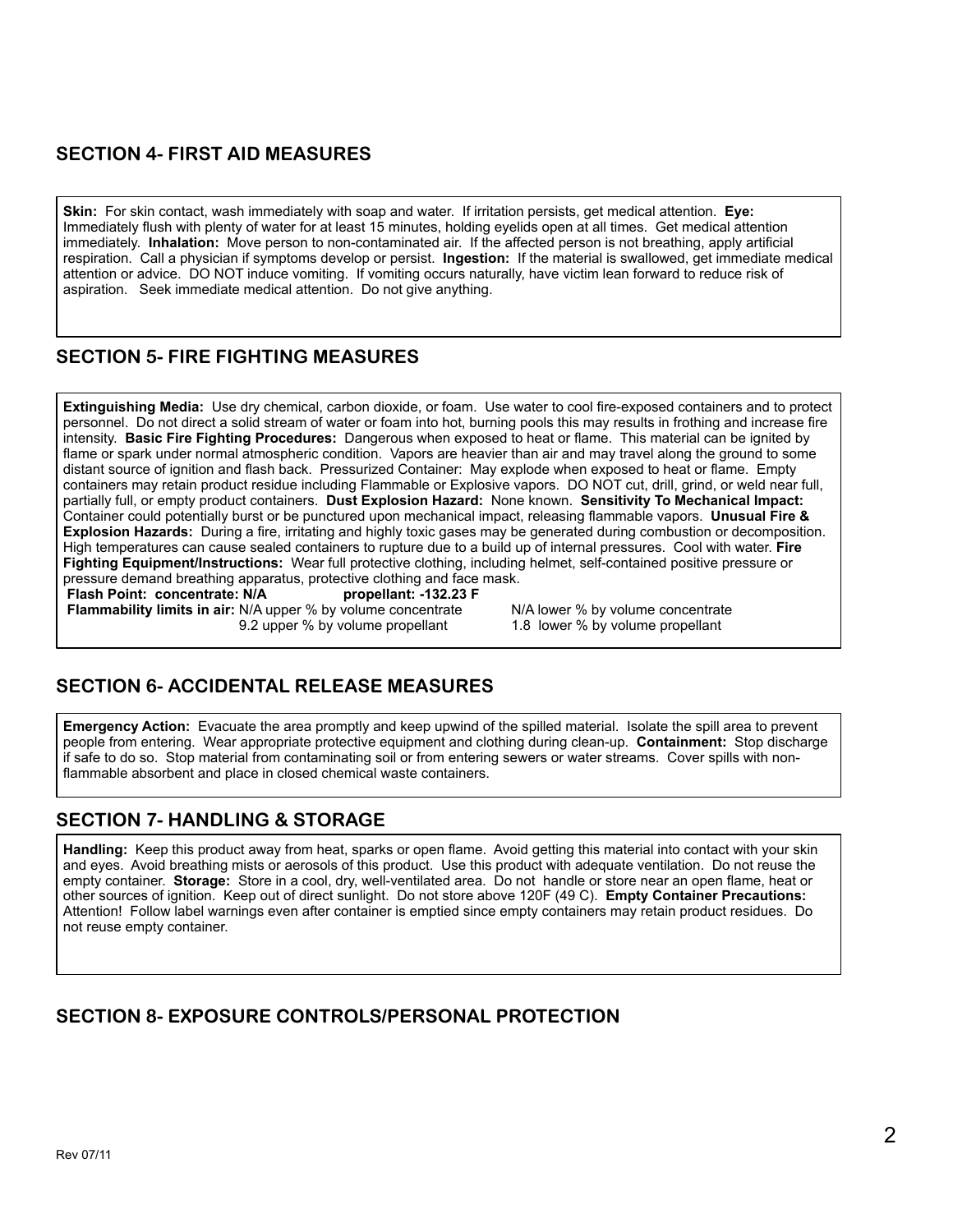**Engineering Controls:** Provide local and general exhaust ventilation to effectively remove and prevent buildup of any vapors or mists generated from the handling of this product. **Eye Protection:** Wear goggles or safety glasses with side shields. **Skin and Body Protection:** Impervious gloves should be used when handling this product. Use of protective coveralls and long sleeves is recommended. **Respiratory Protection:** Use NIOSH approved respiratory protection. High airborne concentrations may necessitate the use of self-contained breathing apparatus (SCBA). **General:** Use good hygiene practices in handling this material.

| <b>Exposure Limits:</b>                                              | (PARTS PER MILLION)                |                                                                        |                            |                       |         |                      |  |
|----------------------------------------------------------------------|------------------------------------|------------------------------------------------------------------------|----------------------------|-----------------------|---------|----------------------|--|
| Component(s)<br><i><b>Isopropanol</b></i><br>Liquefied Petroleum Gas | <b>TLV</b><br>200ppm<br>$1000$ ppm | <b>OSHA-PEL</b>                                                        | <b>OSHA-STEL</b><br>400ppm | <b>SARA 313</b>       | Prop 65 | <b>VOC</b><br>X<br>X |  |
| Other raw material is considered trade secret.                       |                                    |                                                                        |                            |                       |         |                      |  |
| Solids: N/A<br>PH:<br>N/A                                            |                                    | Evaporation Rate: >1 (butyl acetate=1)<br><b>Boiling Point:</b><br>N/A |                            |                       |         |                      |  |
| Specific Gravity: 0.678                                              |                                    |                                                                        | Color:                     | Off white             |         |                      |  |
| <b>Physical State: Liquid</b><br>%VOC: 6.35%                         |                                    |                                                                        | Odor:                      | <b>Characteristic</b> |         |                      |  |

#### **SECTION 10-STABILITY & REACTIVITY**

Hazardous polymerization will not occur. Condition to avoid: Keep away from sources of ignition. Avoid contact with strong oxidizers, reducers, acids, and alkalis. Stability: This product is stable under normal conditions.

#### **SECTION 11-TOXICOLOGICAL INFORMATION**

**Isopropanol:** Oral LD50: 5,800 mg/kg (rat) Inhalation LC-50: 12000 ppm/8H (rat) Dermal LD50: Slight (rabbit) **Liquefied Petroleum Gas:** Inhalation LC50: 658 mg/L/4H

#### **SECTION 12-ECOLOGICAL INFORMATION**

No information available

### **SECTION 13-DISPOSAL CONSIDERATIONS**

We make no guarantee of warranty of any kind that the use of and/or disposal of this product complies with all local, state, or federal laws. It is also the obligation of each user of the product mentioned herein to determine and comply with the requirements of all applicable statutes.

Waste Disposal: Dispose of waste material according to Local, State, Federal, and Provincial Environmental

Regulations. Wastes must be tested using methods described in 40 CFR Part 261 to determine if it meets applicable Ground Transportation: (Continental United States, Canada & Mexico): Consumer Commodity ORM-D

Ocean: UN 1950 Class 2.1 Aerosols, Limited Quantity

 $\mid$  packing company and the DG would have to be completed by a licensed hazardous material shipping Air: We do NOT recommend this product to be shipped via air. It would need to be repacked by an authorized company.